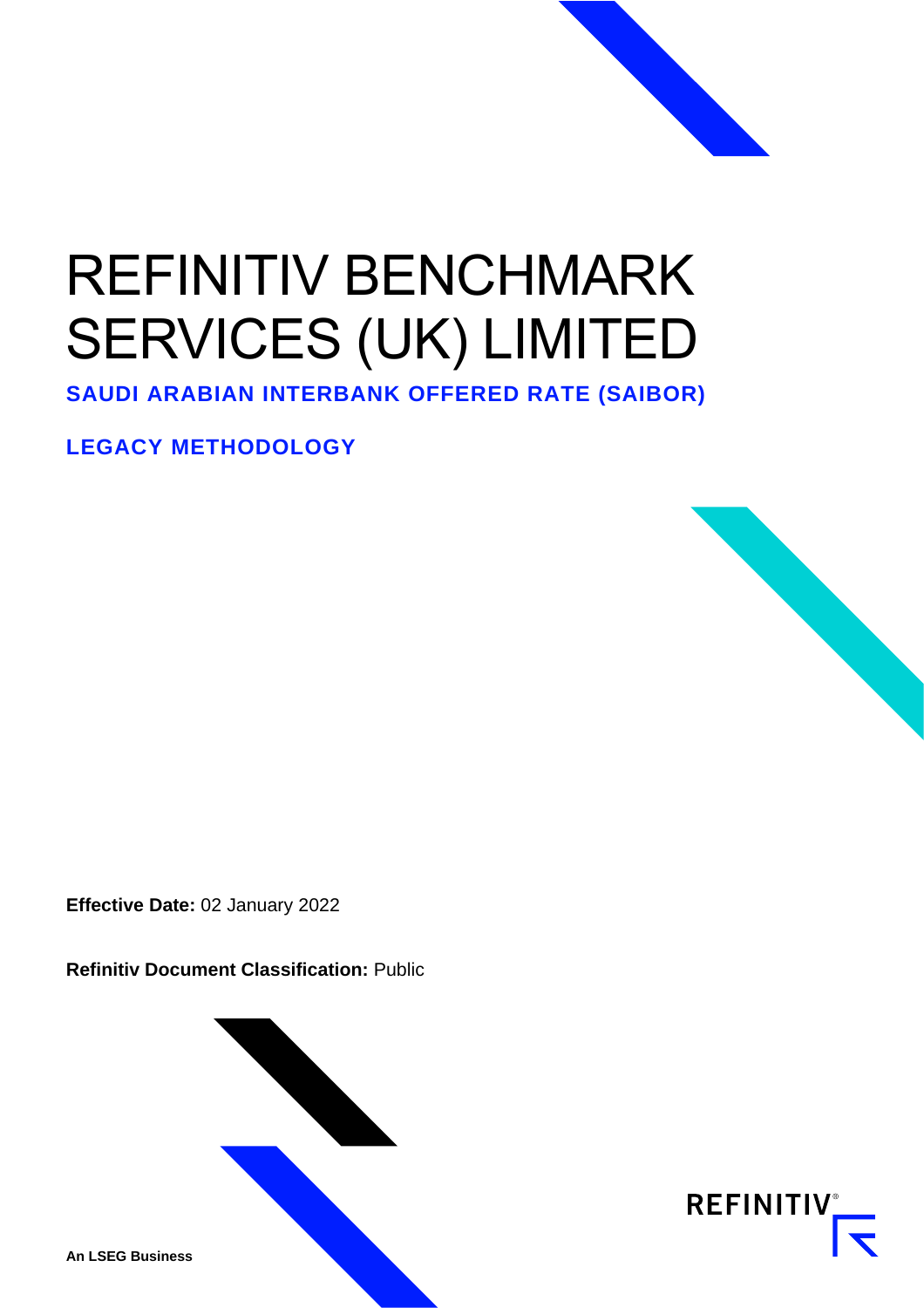# **Contents**

| 1.  |  |
|-----|--|
| 1.1 |  |
| 1.2 |  |
| 1.3 |  |
| 1.4 |  |
| 1.5 |  |
| 2.  |  |
| 2.1 |  |
| 2.2 |  |
| 2.3 |  |
| 2.4 |  |
| 3.  |  |
| 3.1 |  |
| 3.2 |  |
| 3.3 |  |
| 3.4 |  |
| 3.5 |  |
| 3.6 |  |
| 3.7 |  |
| 4.1 |  |
| 4.2 |  |
| 4.3 |  |
| 4.4 |  |
| 5.  |  |
| 5.1 |  |
| 5.2 |  |
| 5.3 |  |
| 5.4 |  |
| 5.5 |  |
| 6.  |  |

#### **DISCLAIMER**

2022 © Refinitiv. All rights reserved.

Refinitiv, by publishing this document, does not guarantee that any information contained herein is or will remain accurate or that use of the information will ensure correct and faultless operation of the relevant service or associated equipment. Neither Refinitiv, nor its agents or employees, shall be held liable to any user or end user for any loss or damage (whether direct or indirect) whatsoever resulting from reliance on the information contained herein.

This document may not be reproduced, disclosed, or used in whole or part without the prior written consent of Refinitiv.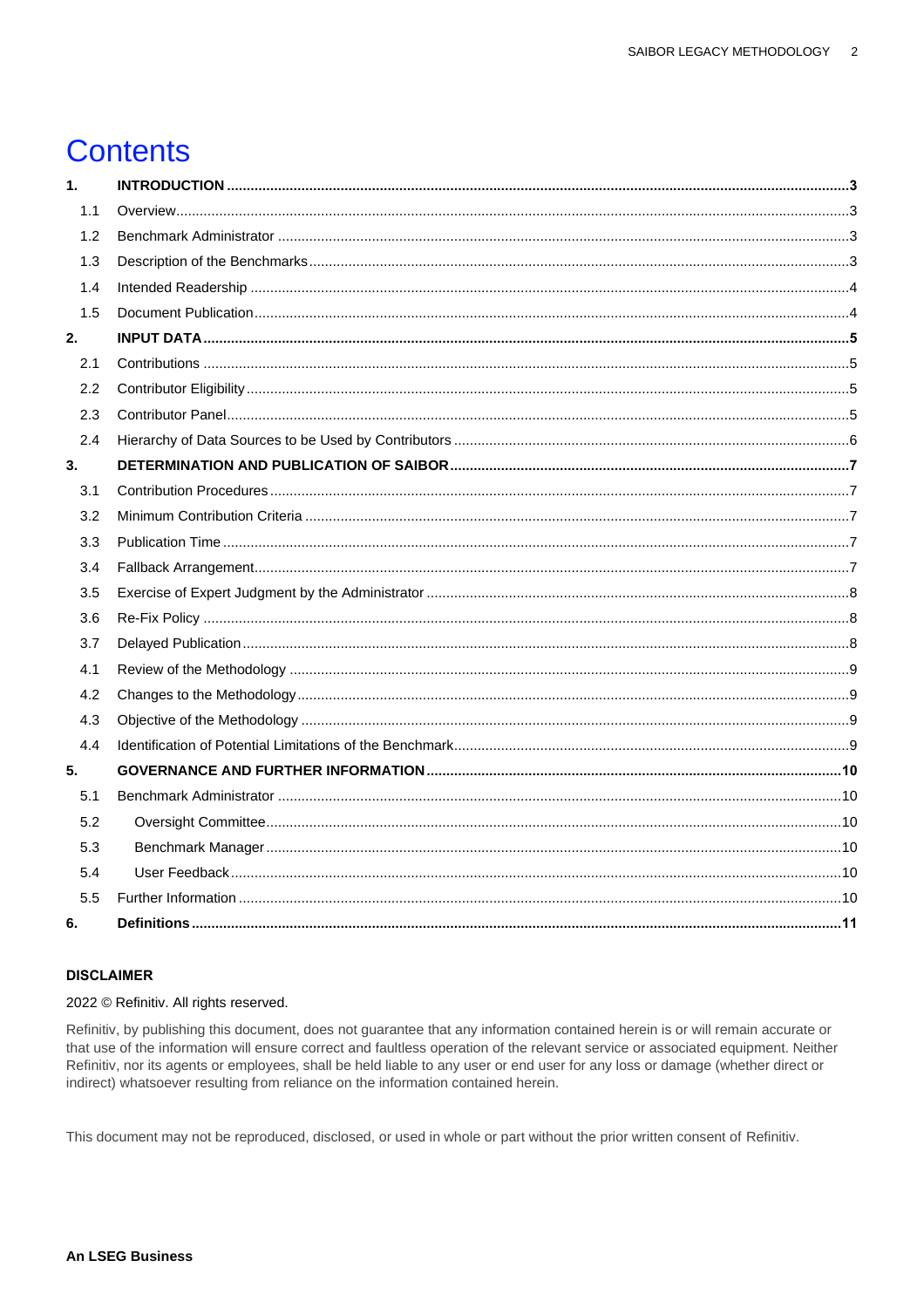# <span id="page-2-0"></span>1. INTRODUCTION

#### <span id="page-2-1"></span>**1.1 Overview**

The Saudi Arabian Interbank Offered Rate Benchmark ("SAIBOR" or the "Benchmark") is calculated using input data (Contributions) from a panel of Contributor banks. Further to the SAIBOR Methodology Change Announcement<sup>1</sup> issued by RBSL on 3<sup>rd</sup> December 2021, each Contributor will transition from the original SAIBOR Methodology ("Legacy Methodology") to a new SAIBOR Methodology ("Enhanced Methodology") during a transition period starting on 2nd January 2022. One Contributor will transition to the Enhanced Methodology each week and the transition period will last for approximately 12 weeks. In addition, the Methodology Change Announcement noted that from  $2<sup>nd</sup>$  January 2022 the Contribution window will move to 11:00am – 11:50am KSA time, that the publication SAIBOR will move to 12:00pm KSA time and that Refinitiv would begin to calculate and distribute SAIBID on behalf of its current administrator (Riyad Bank). At the conclusion of the transition period, RBSL will become the administrator of SAIBID.

**This document specifies the Legacy Methodology for SAIBOR**. The Enhanced Methodology is available on the Refinitiv website<sup>2</sup>.

The purpose of SAIBOR is to represent the rate at which Contributors would be able to borrow unsecured interbank funds in Saudi Riyals, were they to accept offers in reasonable market size from other banks in the SAIBOR panel at 11:00am KSA time.

#### <span id="page-2-2"></span>**1.2 Benchmark Administrator**

Refinitiv Benchmark Services (UK) Limited ("RBSL") is the Administrator of SAIBOR. RBSL is incorporated in England and Wales and is a wholly owned subsidiary of Refinitiv Limited ("RL"), itself a wholly owned indirect subsidiary of London Stock Exchange Group plc ("LSEG").

RBSL is authorised and regulated in the UK by the Financial Conduct Authority ("FCA"), FCA Reference Number 610678.

As Administrator, RBSL is responsible for collecting input data, determining and publishing the benchmarks, and for all aspects of governance, oversight, compliance and integrity of the benchmarks.

# <span id="page-2-3"></span>**1.3 Description of the Benchmarks**

SAIBOR comprises six tenors: Overnight, 1 week, 1 month, 3 months, 6 months, and 1 year. SAIBOR is calculated using Contributions from a panel of Contributor banks active in the money market in Saudi Riyals.

<sup>1</sup> [www.refinitiv.com/content/dam/marketing/en\\_us/documents/methodology/saibor-methodology-change-announcement.pdf](http://www.refinitiv.com/content/dam/marketing/en_us/documents/methodology/saibor-methodology-change-announcement.pdf)

<sup>2</sup> [www.refinitiv.com/en/financial-data/financial-benchmarks/interest-rate-benchmarks/saibor-rates](http://www.refinitiv.com/en/financial-data/financial-benchmarks/interest-rate-benchmarks/saibor-rates)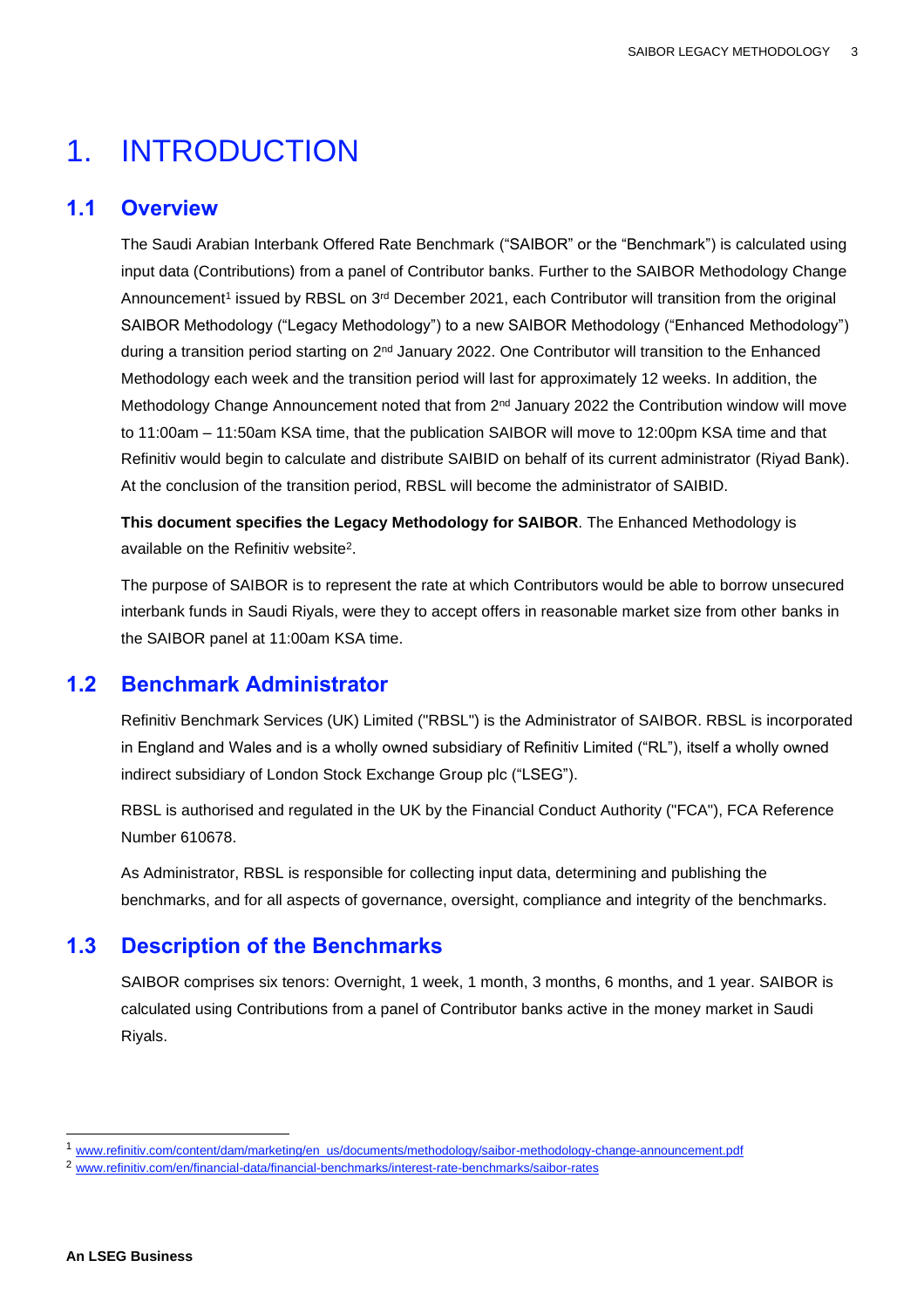SAIBOR is published Sunday to Thursday at 12:00pm KSA time, subject to local market holidays. (Prior to 2 nd January 2022, SAIBOR was published at 11:00am KSA time.)

The Benchmark is calculated for each tenor as the arithmetic average of the Contributions after 2 highest and lowest Contributions have been discarded and is published to 5 decimal places.

This Methodology is dependent on sufficient liquidity in the underlying market or otherwise in accordance with the hierarchy of data sources permitting contributor banks to make representative contributions.

### <span id="page-3-0"></span>**1.4 Intended Readership**

This document is intended for Stakeholders of SAIBOR.

### <span id="page-3-1"></span>**1.5 Document Publication**

This document is available on the Refinitiv website and on request.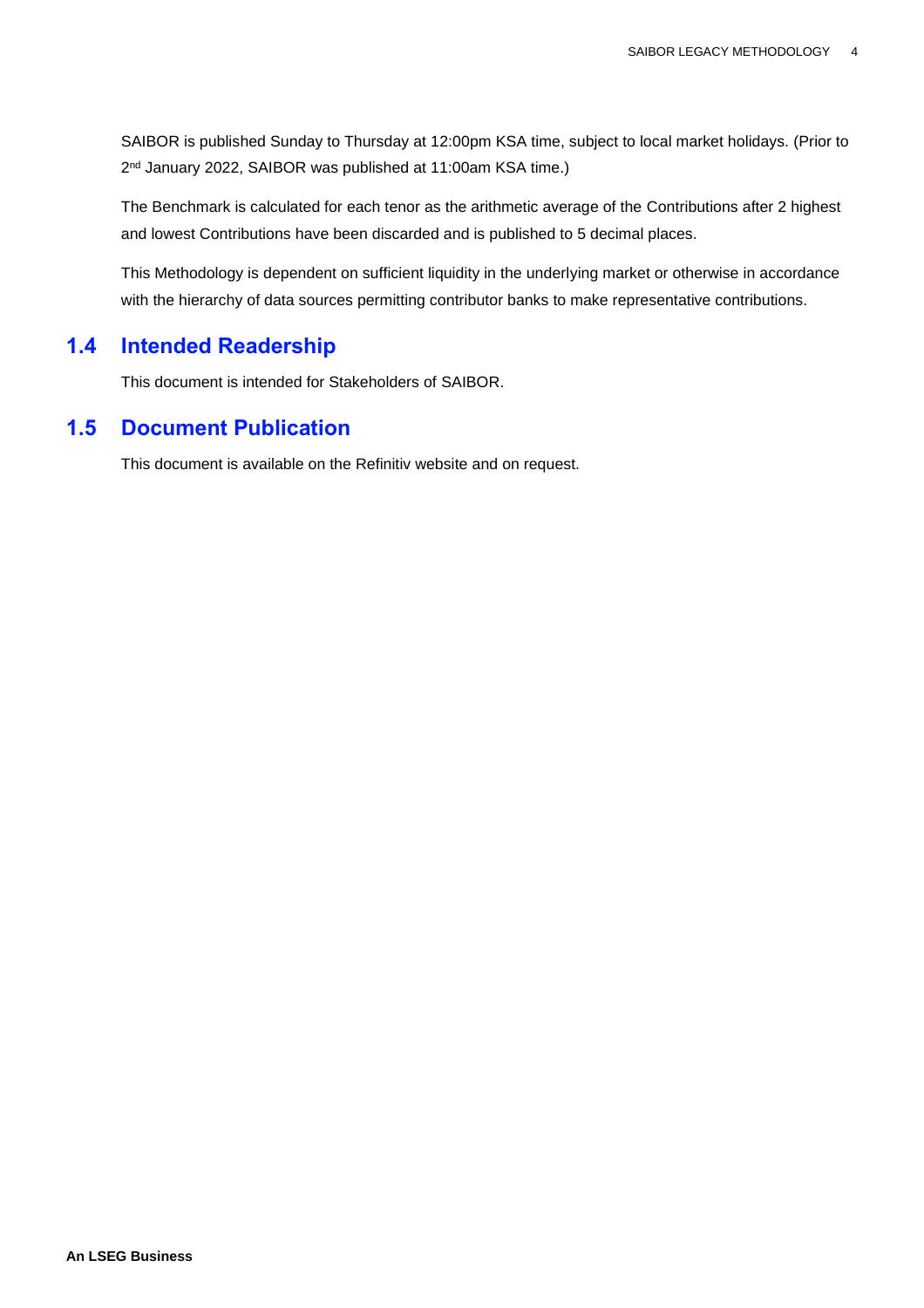# <span id="page-4-0"></span>2. INPUT DATA

#### <span id="page-4-1"></span>**2.1 Contributions**

SAIBOR is calculated based on the Contributions from a panel of Contributor banks that are active participants in the money market in Saudi Riyals. Contributions are rates at which Contributors would be able to borrow unsecured interbank funds in Saudi Riyals, were they to accept offers in reasonable market size from other banks in the SAIBOR panel at 11:00am Riyadh time.

The market for Saudi Arabian interbank deposits is considered sufficiently active for the purposes of determining the SAIBOR benchmark if there are prices available in accordance with the hierarchy of data sources to be used by Contributors (section 2.4) that allow Contributors to establish a representative market level when making Contributions.

# <span id="page-4-2"></span>**2.2 Contributor Eligibility**

The universe of banks eligible for consideration as Contributors in respect of the Benchmark will be banks that are:

- Active in the Saudi Arabian Money Market,
- Willing to accept and implement the SAIBOR Contributor Code of Conduct, a copy of which is available at [www.refinitiv.com/en/financial-data/financial-benchmarks/interest-rate](http://www.refinitiv.com/en/financial-data/financial-benchmarks/interest-rate-benchmarks/saibor-rates)[benchmarks/saibor-rates,](http://www.refinitiv.com/en/financial-data/financial-benchmarks/interest-rate-benchmarks/saibor-rates)
- Willing to agree to regulation by relevant authorities in Saudi Arabia, should the Benchmark become regulated.

If anything comes to the attention of RBSL that leads RBSL to believe that a Contributor is not adhering to the SAIBOR Contributor Code of Conduct, RBSL may not use input from that Contributor until the situation is clarified or rectified to RBSL's satisfaction in accordance with the process specified in the SAIBOR Contributor Code of Conduct.

# <span id="page-4-3"></span>**2.3 Contributor Panel**

At the effective date of this Methodology, the panel of Contributor banks comprises:

- Arab National Bank
- Bank Aljazira
- Banque Saudi Fransi
- Saudi National Bank
- Riyad Bank
- Saudi British Bank
- Saudi Investment Bank
- Alinma Bank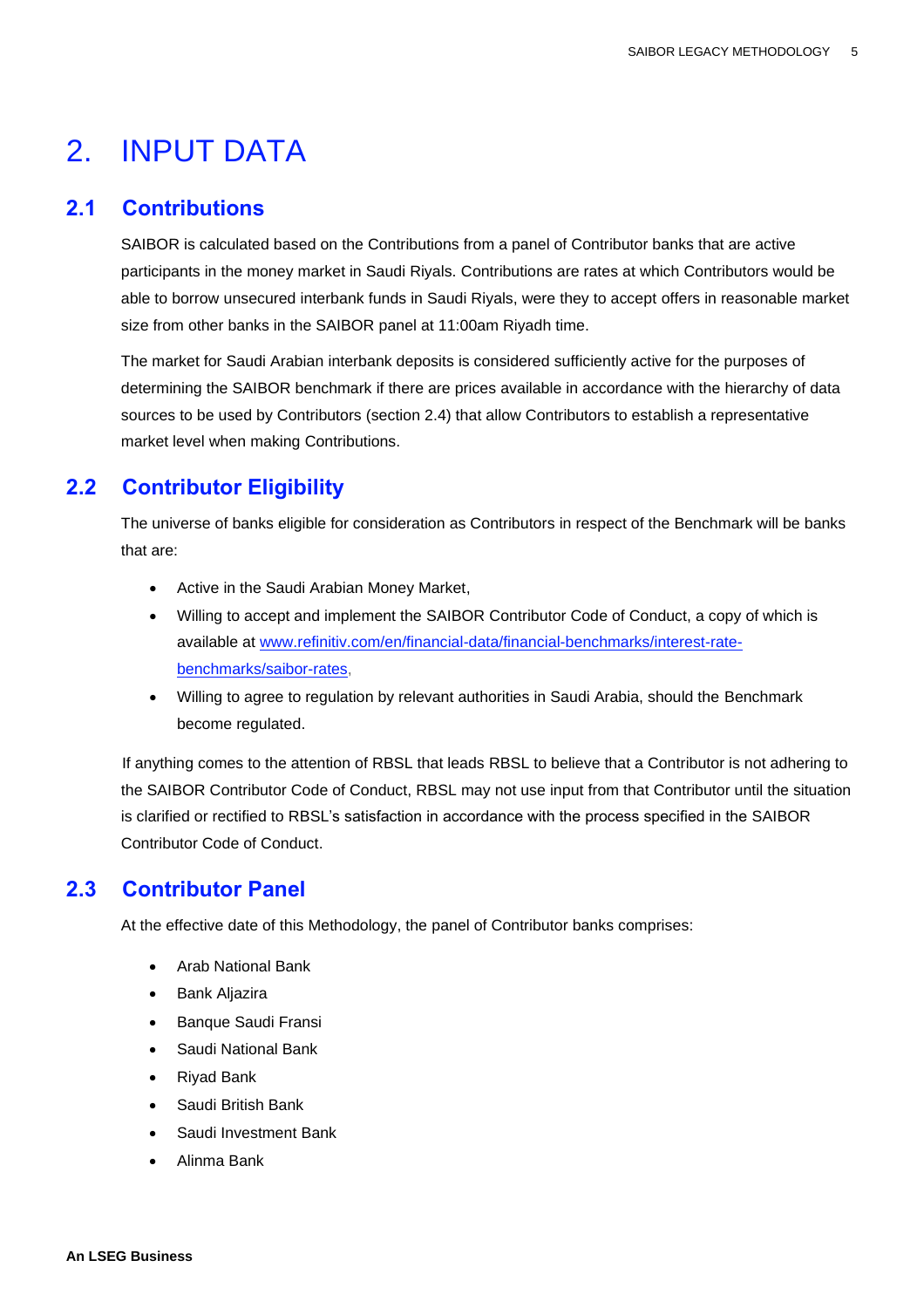- Bank Albilad
- Al Rajhi Bank
- Gulf International Bank

The panel may be updated from time to time. Changes to the panel of Contributor banks are available on request to RBSL. The panel size and membership are sufficient to ensure that the input data used in the determination of SAIBOR is representative of the unsecured market for interbank funds in Saudi Riyals.

# <span id="page-5-0"></span>**2.4 Hierarchy of Data Sources to be Used by Contributors**

In accordance with EU BMR Annex 1 (L 171/58) for Interest Rate Benchmarks, in general the priority of use of input data shall be as follows:

- (a) a Contributor's transactions in the underlying market that a benchmark intends to measure or, if not sufficient, its transactions in related markets, such as:
	- the unsecured inter-bank deposit market
	- other unsecured deposit markets, including certificates of deposit and commercial paper, and
	- other markets such as overnight index swaps, repurchase agreements, foreign exchange forwards, interest rate futures and options, provided that those transactions comply with the input data requirements in the SAIBOR Contributor Code of Conduct,
- (b) a Contributor's observations of third party transactions in the markets described in point (a),
- (c) committed quotes,
- (d) indicative quotes or expert judgment.

The Contributor shall determine to what extent, if any, a Contribution should be subject to a review prior to its contribution to the Administrator in addition to the post-contribution review required under the "Oversight" provisions of the SAIBOR Contributor Code of Conduct.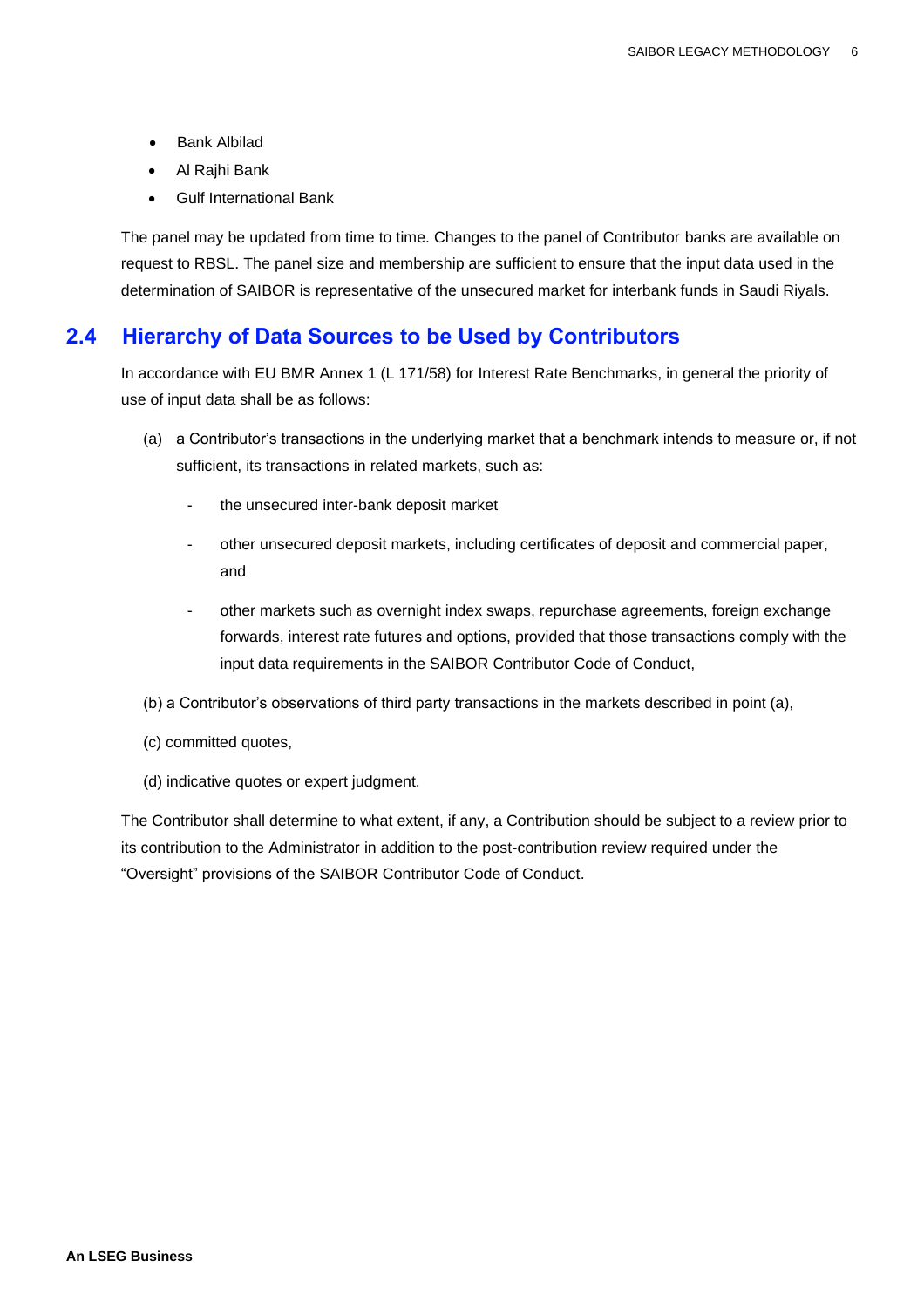# <span id="page-6-0"></span>3. DETERMINATION AND PUBLICATION OF SAIBOR

### <span id="page-6-1"></span>**3.1 Contribution Procedures**

Contributors must contribute rates to all data points between 11:00am to 11:50am KSA. The last Contribution received from each Contributor before the contribution window is closed will be taken for use in the calculation.

Contributors can make changes to their Contributions as many times as required up until 11:50am KSA. Any new Contribution will overwrite the previous Contribution.

Where 5 or more Contributions are received by 11:50am KSA, the two highest and two lowest Contributions are discarded in accordance with the Minimum Contribution Criteria detailed in 3.2, and the remaining rates averaged.

# <span id="page-6-2"></span>**3.2 Minimum Contribution Criteria**

If fewer than 5 Contributions are received, the Benchmark will not be calculated and the previous setting will be republished with a notification of republication.

Where 5 or more Contributions are received, the Contributions will be applied with a trimming methodology where the two highest and two lowest Contributions, per tenor, are excluded from the calculation, once 5 or more Contributions are received.

| <b>Contributions</b><br>Received | <b>Number of High Contributions</b><br><b>Trimmed</b> | <b>Number of Low Contributions</b><br><b>Trimmed</b> |
|----------------------------------|-------------------------------------------------------|------------------------------------------------------|
| $0 - 4$                          | N/A – Republication with Notification                 | N/A – Republication with Notification                |
| $= 5$ or $> 5$                   |                                                       |                                                      |

Once the trimming methodology has been applied, SAIBOR will be calculated as an average of the remaining rates and published to 5 decimal places.

# <span id="page-6-3"></span>**3.3 Publication Time**

SAIBOR is published at 12:00pm KSA Sunday to Thursday, subject to local market holidays. (Prior to 2<sup>nd</sup> January 2022, SAIBOR was published at 11:00am KSA time.)

# <span id="page-6-4"></span>**3.4 Fallback Arrangement**

If the minimum 5 Contributions are not received by 11:50am KSA, a fallback arrangement is triggered.

Triggering the fallback arrangement extends the contribution window to 12:30pm KSA to accept additional Contributions from Contributors who have not contributed.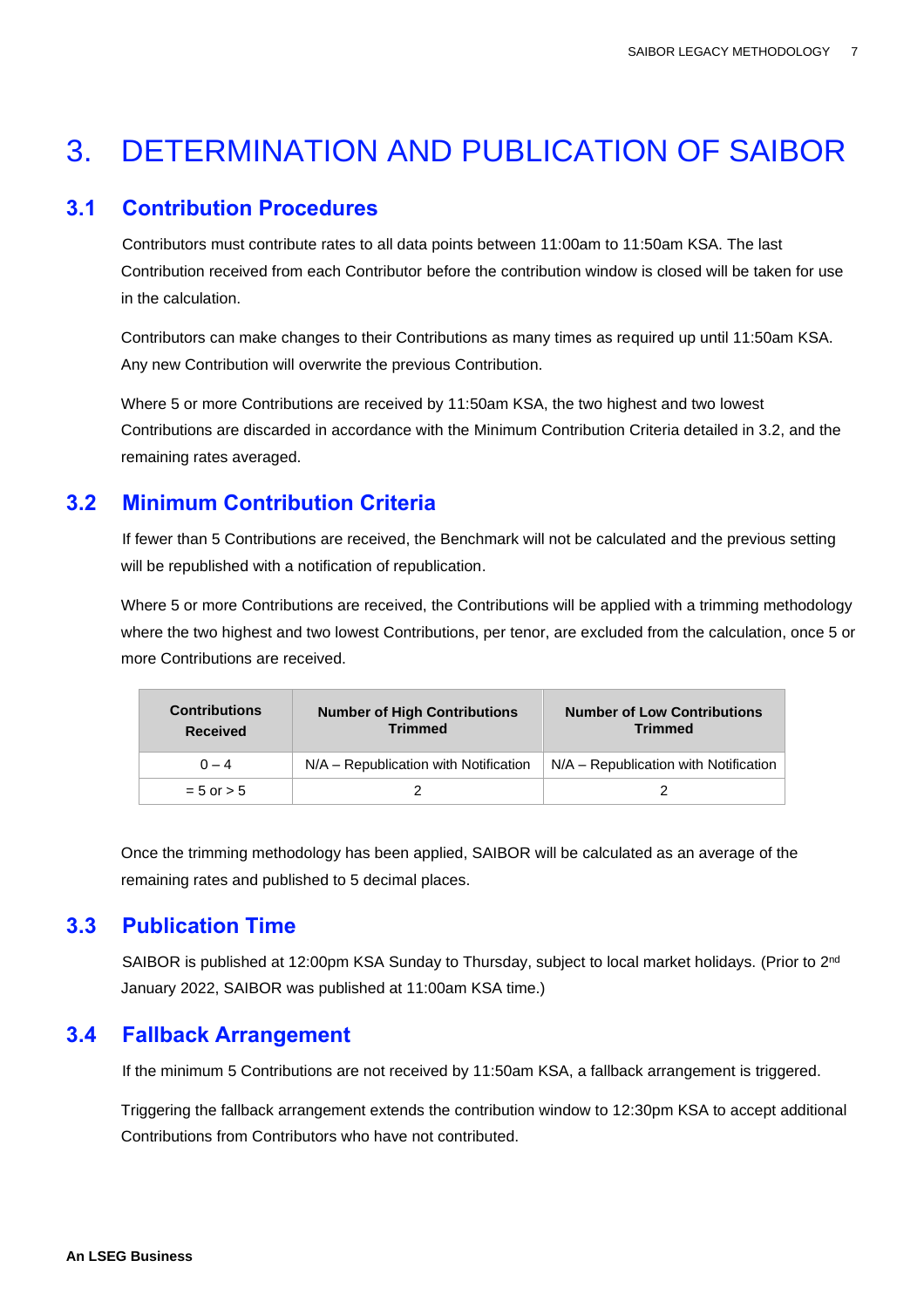If the minimum Contributions are reached by 12:30pm KSA, the Benchmark will be released. If not, the previous setting will be republished with a notification of republication at 12:30pm KSA.

#### <span id="page-7-0"></span>**3.5 Exercise of Expert Judgment by the Administrator**

The Administrator, RBSL, will not exercise Expert Judgement in the determination of SAIBOR.

#### <span id="page-7-1"></span>**3.6 Re-Fix Policy**

The Benchmark will not be re-fixed if a Contributor identifies an error to its Contribution(s) after the publication time.

If an error is identified in the calculation or published Benchmark before 1:00pm KSA, RBSL will publish an alert on the Refinitiv FIXALERT page to alert market participants and will use reasonable efforts to re-fix and republish the Benchmark by 1:00pm KSA.

If the Benchmark is re-fixed and republished, RBSL will publish an alert on the FIXALERT page to alert market participants.

### <span id="page-7-2"></span>**3.7 Delayed Publication**

The Administrator, RBSL, may at its discretion delay publication of SAIBOR in the event that technical difficulties prevent receipt of input data or if RBSL has reason to believe that either the input data or the determination of the Benchmark contains an error. In such cases, all reasonable efforts will be made to publish the Benchmark at the earliest opportunity. If the potential error cannot be resolved or rectified, the previous setting will be republished with a notification of republication for the affected tenor(s).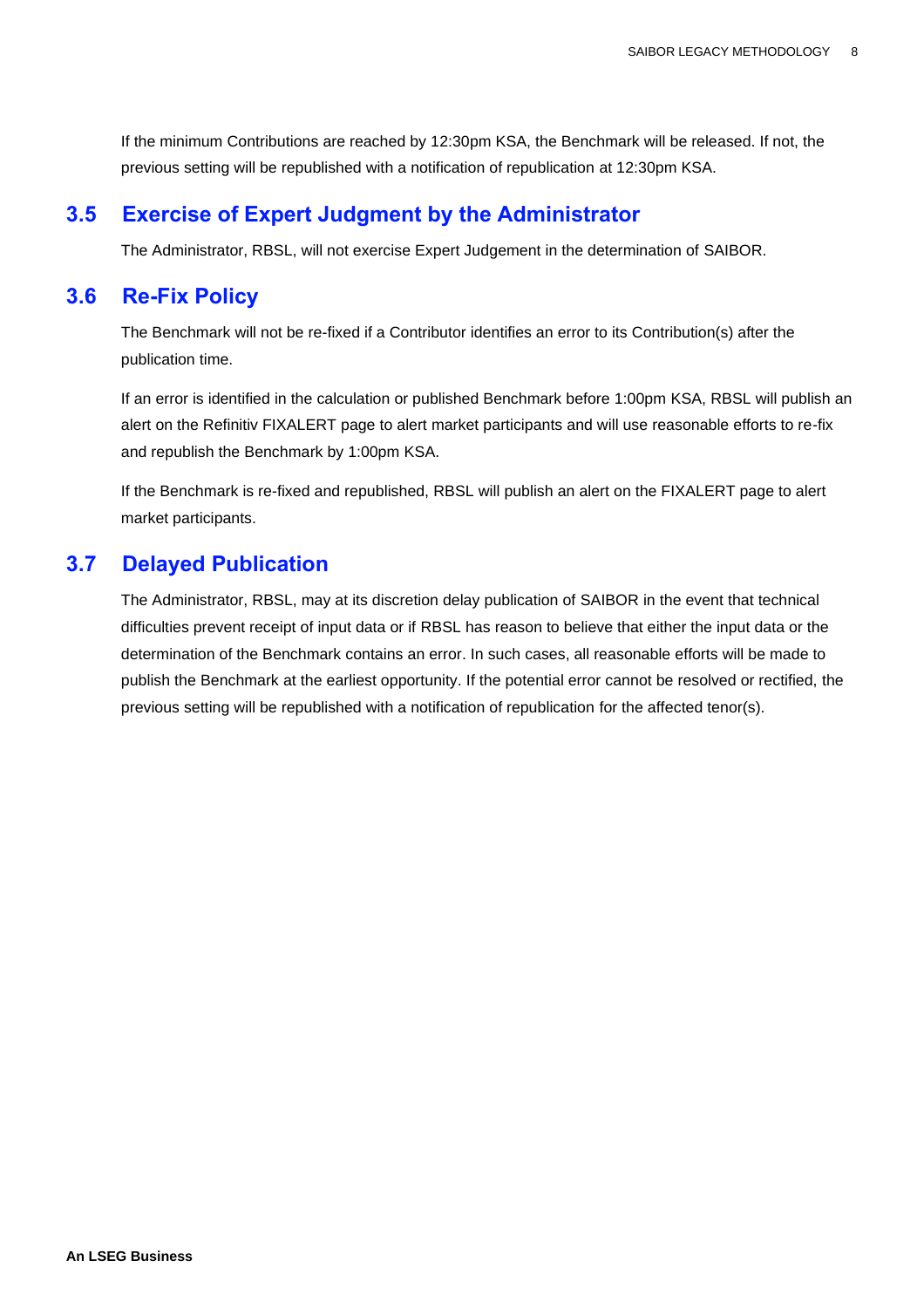# 4. Benchmark Methodology Reviews and Change **Procedures**

# <span id="page-8-0"></span>**4.1 Review of the Methodology**

RBSL will carry out a review of the Methodology on at least an annual basis. Additional reviews may be conducted at RBSL's discretion. Reviews will include an analysis of the underlying market that the Benchmark seeks to represent, the performance and appropriateness of the current Contributors, and analysis of other potential Contributors as applicable.

The aim of the review will be to ensure that the Benchmark is still representative of the underlying market, that the input data sufficiently represent the underlying market, that the Contributors are the optimum grouping to provide Contributions to represent the underlying interest, and that the current Contributors have been contributing in an accurate and timely manner. The Oversight Committee will provide input into the review.

# <span id="page-8-1"></span>**4.2 Changes to the Methodology**

Changes to the Methodology shall be made in accordance with the RBSL Benchmark Methodology Change and Cessation Policy. The combined RBSL Benchmark Methodology Change and Cessation Policy is available at [https://www.refinitiv.com/en/financial-data/financial-benchmarks.](https://www.refinitiv.com/en/financial-data/financial-benchmarks)

# <span id="page-8-2"></span>**4.3 Objective of the Methodology**

The objective of this Methodology is to reflect best practice across the industry for the calculation and Administration of Benchmarks that seek to represent the behaviour of markets showing similar characteristics as the Saudi Arabian Money Market. The Methodology shall also comply with all applicable regulations and policies.

# <span id="page-8-3"></span>**4.4 Identification of Potential Limitations of the Benchmark**

This Benchmark is based upon rates collected from Contributors, the content of which is reliant upon there being a liquid Saudi Arabian money market, plus the ability of Contributors to provide their data to RBSL. If any ongoing constraint or fragmentation to liquidity in the Saudi Arabian money market is identified or foreseen, RBSL will consult with stakeholders as well as the Oversight Committee to consider an appropriate course of action.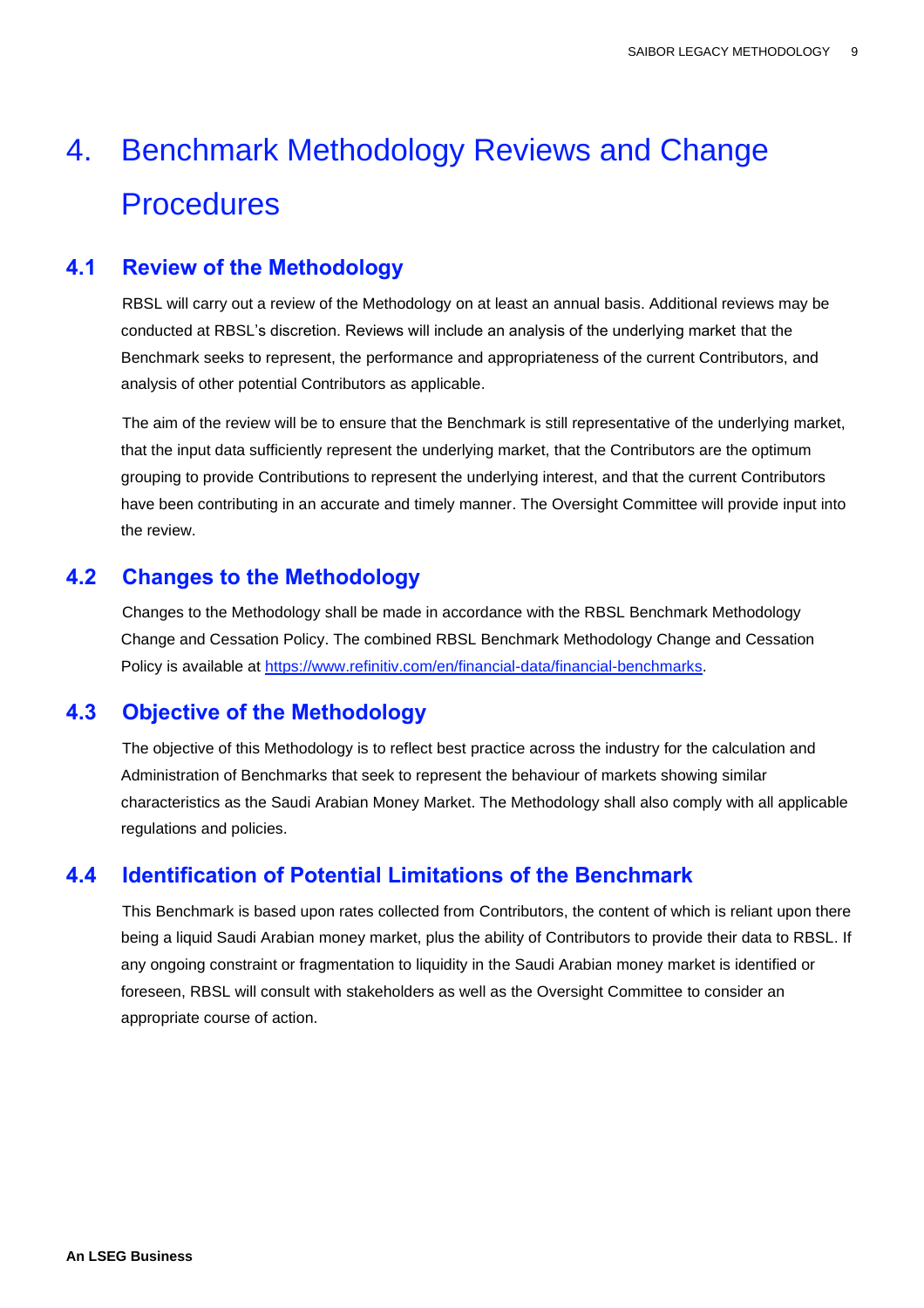# <span id="page-9-0"></span>5. GOVERNANCE AND FURTHER INFORMATION

#### <span id="page-9-1"></span>**5.1 Benchmark Administrator**

Refinitiv Benchmark Services (UK) Limited ("RBSL") is the Administrator of SAIBOR. As Administrator, RBSL is responsible for collecting input data, determining and publishing the Benchmark, and for all aspects of governance, oversight, compliance and integrity of the Benchmark.

# <span id="page-9-2"></span>**5.2 Oversight Committee**

The Oversight Committee is responsible for oversight of all aspects of the provision of SAIBOR including the reviews of the benchmark definition and Methodology at least annually, overseeing any changes to the benchmarks Methodology or cessation of the benchmark, and overseeing RBSL's control framework, management and operation of the Benchmark.

# <span id="page-9-3"></span>**5.3 Benchmark Manager**

A benchmark manager is appointed from time to time by the Administrator who will be a subject matter expert responsible for interpreting the Methodology in respect of the Benchmark.

# <span id="page-9-4"></span>**5.4 User Feedback**

RBSL shall communicate periodically with stakeholders in order to assess conditions in the market for unsecured wholesale funds in Saudi Riyals and to assess the ongoing fitness and suitability of the Methodology in respect of the Benchmark. Such feedback may be used as part of the periodic review of the Methodology.

# <span id="page-9-5"></span>**5.5 Further Information**

Further information is available at [https://www.refinitiv.com/en/financial-data/financial-benchmarks/interest](https://www.refinitiv.com/en/financial-data/financial-benchmarks/interest-rate-benchmarks/saibor-rates)[rate-benchmarks/saibor-rates.](https://www.refinitiv.com/en/financial-data/financial-benchmarks/interest-rate-benchmarks/saibor-rates)

Refinitiv welcomes feedback. Any comments or questions regarding this Methodology or SAIBOR should be sent to [index\\_queries@refinitiv.com](mailto:index_queries@refinitiv.com) and include 'SAIBOR' in the email subject line.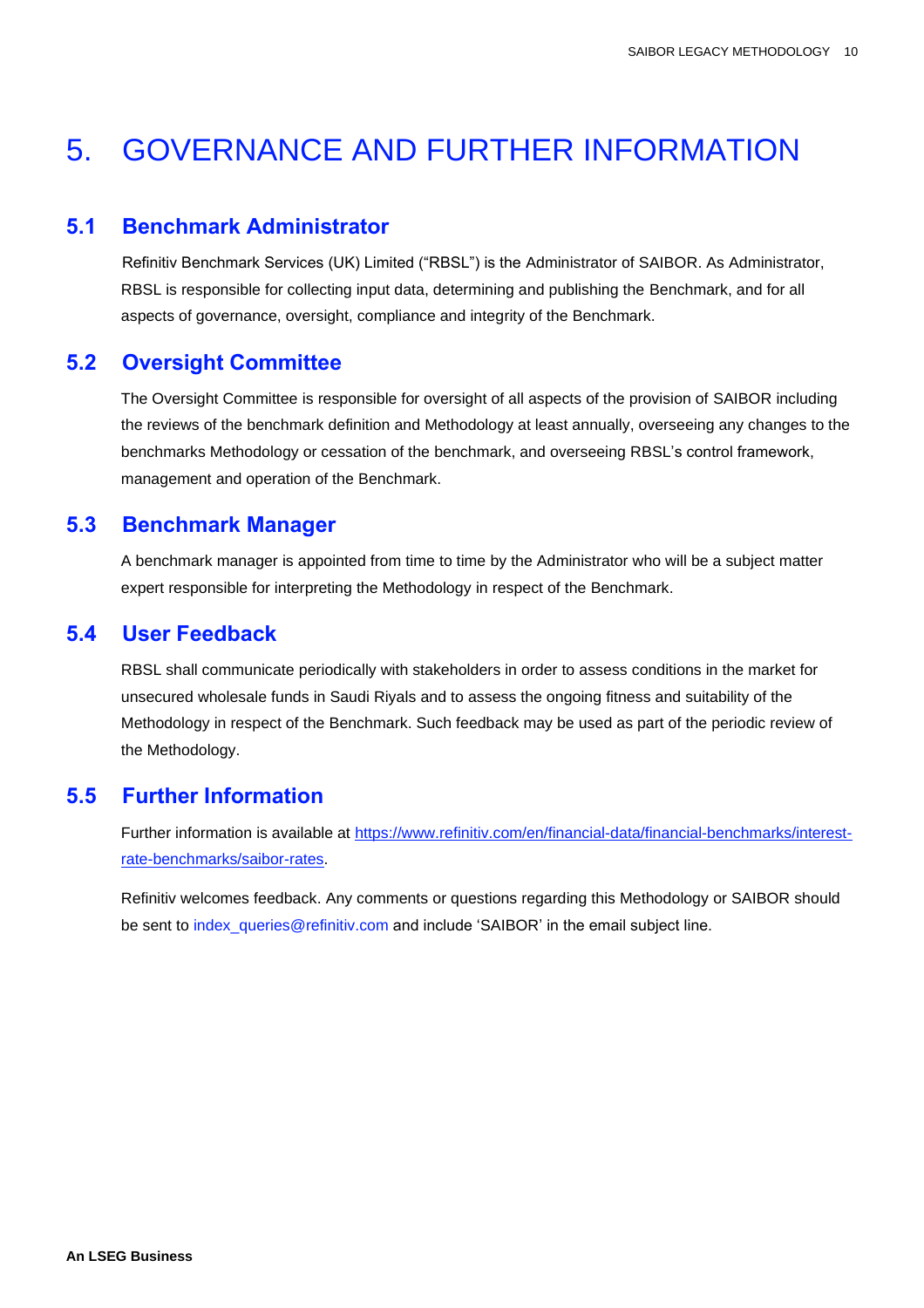# <span id="page-10-0"></span>6. Definitions

Capitalised terms in this Methodology have the following definitions except where indicated otherwise.

| Administrator              | Refinitiv Benchmark Services (UK) Limited ("RBSL"). See section 5.1.                 |  |
|----------------------------|--------------------------------------------------------------------------------------|--|
| Contribution               | A submission made by a Contributor to RBSL for the purpose of<br>determining SAIBOR. |  |
| Contributor                | A contributor bank that makes Contributions.                                         |  |
| Methodology                | The methodology used for the determination of SAIBOR.                                |  |
| <b>Oversight Committee</b> | Shall have the meaning given to it in section 5.2.                                   |  |